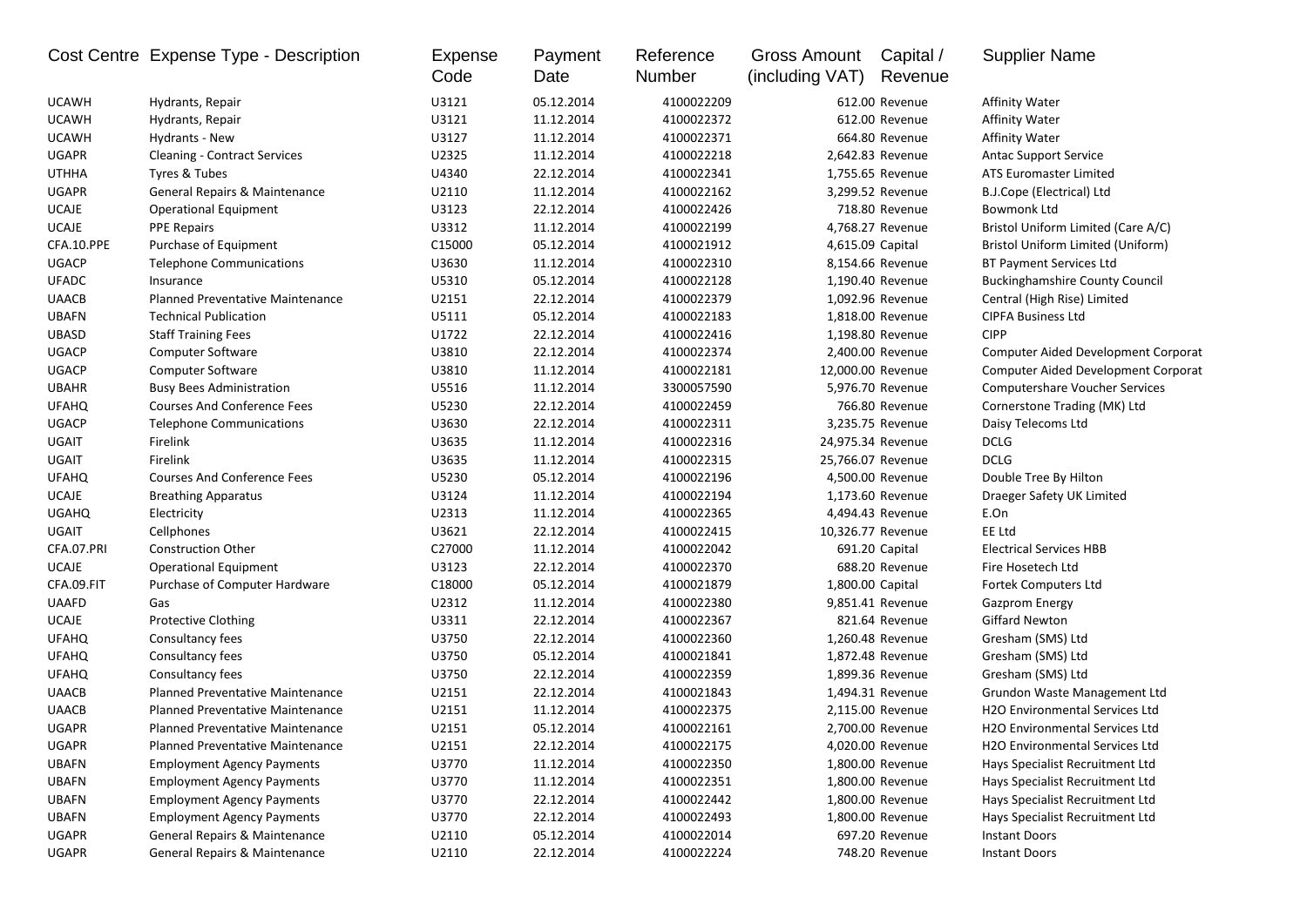|              | Cost Centre Expense Type - Description    | Expense<br>Code | Payment<br>Date | Reference<br>Number | <b>Gross Amount</b><br>(including VAT) | Capital /<br>Revenue | <b>Supplier Name</b>               |
|--------------|-------------------------------------------|-----------------|-----------------|---------------------|----------------------------------------|----------------------|------------------------------------|
| <b>UGAPR</b> | General Repairs & Maintenance             | U2110           | 05.12.2014      | 4100022015          |                                        | 753.60 Revenue       | <b>Instant Doors</b>               |
| <b>UGAPR</b> | General Repairs & Maintenance             | U2110           | 11.12.2014      | 4100022220          |                                        | 2,022.00 Revenue     | <b>Instant Doors</b>               |
| <b>UAAFB</b> | <b>Planned Preventative Maintenance</b>   | U2151           | 22.12.2014      | 4100022403          |                                        | 825.89 Revenue       | <b>Kee Services Ltd</b>            |
| <b>UAAFC</b> | <b>Planned Preventative Maintenance</b>   | U2151           | 22.12.2014      | 4100022400          |                                        | 974.11 Revenue       | Kee Services Ltd                   |
| <b>UAACG</b> | <b>Planned Preventative Maintenance</b>   | U2151           | 22.12.2014      | 4100022404          |                                        | 974.11 Revenue       | Kee Services Ltd                   |
| <b>UGAHQ</b> | <b>Planned Preventative Maintenance</b>   | U2151           | 22.12.2014      | 4100022402          |                                        | 1,734.48 Revenue     | Kee Services Ltd                   |
| <b>UBAGH</b> | General Repairs & Maintenance             | U2110           | 11.12.2014      | 4100022306          |                                        | 1,258.39 Revenue     | Kidde Fire Trainers GMBH           |
| <b>UCAWH</b> | Hydrants - Materials                      | U3125           | 22.12.2014      | 4100022299          |                                        | 568.02 Revenue       | Kluber Lubrication GB Ltd          |
| UGAFL        | Car Leasing                               | U4219           | 11.12.2014      | 4100022226          |                                        | 3,462.91 Revenue     | Lex Autolease Ltd                  |
| <b>UBAOT</b> | Training First Aid                        | U1737           | 05.12.2014      | 4100022165          |                                        | 1,860.00 Revenue     | Lives                              |
| <b>UAAFC</b> | Rents, wayleaves & Hire of Premises       | U2510           | 05.12.2014      | 4100021596          | 18,705.72 Revenue                      |                      | London & Quadrant Housing Trust    |
| <b>UBAOT</b> | <b>Water Awareness Training</b>           | U1729           | 22.12.2014      | 4100022406          | 11,550.00 Revenue                      |                      | Longridge                          |
| <b>UBAOT</b> | <b>Water Awareness Training</b>           | U1729           | 11.12.2014      | 4100022273          | 13,700.00 Revenue                      |                      | Longridge                          |
| <b>UCAJA</b> | <b>Printing Stationery</b>                | U5110           | 22.12.2014      | 4100022445          |                                        | 785.80 Revenue       | Lyreco UK Limited                  |
| <b>UCAJA</b> | <b>Other Expenses</b>                     | U6710           | 22.12.2014      | 4100022397          |                                        | 5,753.56 Revenue     | Microcopy Systems Ltd              |
| CFA.09.FIT   | Purchase of Computer Hardware             | C18000          | 22.12.2014      | 4100022455          |                                        | 502.20 Capital       | Misco                              |
| CFA.09.FIT   | Purchase of Computer Hardware             | C18000          | 22.12.2014      | 4100022454          |                                        | 628.32 Capital       | Misco                              |
| CFA.09.FIT   | Purchase of Computer Hardware             | C18000          | 22.12.2014      | 4100022456          |                                        | 905.63 Capital       | Misco                              |
| CFA.09.FIT   | Purchase of Computer Hardware             | C18000          | 11.12.2014      | 4100022278          | 3,924.36 Capital                       |                      | Misco                              |
| CFA.09.FIT   | Purchase of Computer Hardware             | C18000          | 11.12.2014      | 4100022279          | 9,305.64 Capital                       |                      | Misco                              |
| <b>UTHHA</b> | Spares for Red Fleet                      | U4372           | 22.12.2014      | 4100022282          |                                        | 842.93 Revenue       | Mitchell Diesel Limited            |
| <b>UGACP</b> | Consultancy fees                          | U3750           | 22.12.2014      | 4100022450          |                                        | 1,440.00 Revenue     | Modis International Ltd            |
| <b>UGACP</b> | Consultancy fees                          | U3750           | 05.12.2014      | 4100022028          |                                        | 1,800.00 Revenue     | Modis International Ltd            |
| <b>UGACP</b> | Consultancy fees                          | U3750           | 22.12.2014      | 4100022357          |                                        | 1,800.00 Revenue     | Modis International Ltd            |
| <b>UGACP</b> | Consultancy fees                          | U3750           | 22.12.2014      | 4100022509          |                                        | 1,800.00 Revenue     | Modis International Ltd            |
| <b>UCMCP</b> | <b>Consultancy Fees</b>                   | U5513           | 05.12.2014      | 4100022051          |                                        | 921.96 Revenue       | Mott Macdonald                     |
| <b>UCAJB</b> | <b>Printing Stationery</b>                | U5110           | 05.12.2014      | 4100021817          |                                        | 1,035.12 Revenue     | Olivers Design 2 Print             |
| <b>UAACB</b> | Planned Preventative Maintenance          | U2151           | 11.12.2014      | 4100022317          |                                        | 852.00 Revenue       | P French                           |
| <b>UGAFF</b> | Diesel Oil - Gas Oil                      | U4320           | 11.12.2014      | 4100022338          |                                        | 1,067.20 Revenue     | Pace Fuelcare Ltd                  |
| <b>UGAFF</b> | Diesel Oil - Gas Oil                      | U4320           | 11.12.2014      | 4100022337          |                                        | 1,519.36 Revenue     | Pace Fuelcare Ltd                  |
| <b>UGAFF</b> | Diesel Oil - Gas Oil                      | U4320           | 11.12.2014      | 4100022329          |                                        | 1,823.22 Revenue     | Pace Fuelcare Ltd                  |
| <b>UGAFF</b> | Diesel Oil - Gas Oil                      | U4320           | 11.12.2014      | 4100022334          |                                        | 2,795.60 Revenue     | Pace Fuelcare Ltd                  |
| UGAFF        | Diesel Oil - Gas Oil                      | U4320           | 11.12.2014      | 4100022336          |                                        | 2,801.68 Revenue     | Pace Fuelcare Ltd                  |
| UGAFF        | Diesel Oil - Gas Oil                      | U4320           | 11.12.2014      | 4100022339          |                                        | 3,001.50 Revenue     | Pace Fuelcare Ltd                  |
| <b>UGAFF</b> | Diesel Oil - Gas Oil                      | U4320           | 11.12.2014      | 4100022335          |                                        | 3,038.70 Revenue     | Pace Fuelcare Ltd                  |
| <b>UGAFF</b> | Diesel Oil - Gas Oil                      | U4320           | 11.12.2014      | 4100022340          |                                        | 3,841.92 Revenue     | Pace Fuelcare Ltd                  |
| UGAFF        | Diesel Oil - Gas Oil                      | U4320           | 11.12.2014      | 4100022330          | 13,373.93 Revenue                      |                      | Pace Fuelcare Ltd                  |
| UGAIT        | Pagers                                    | U3620           | 22.12.2014      | 4100022435          |                                        | 1,816.20 Revenue     | Pageone Communications Ltd         |
| <b>UBAHR</b> | <b>Occupational Health Nurse Sessions</b> | U1770           | 05.12.2014      | 4100022206          |                                        | 579.60 Revenue       | People Asset Management Ltd        |
| UBAHR        | <b>Occupational Health Nurse Sessions</b> | U1770           | 22.12.2014      | 4100022308          |                                        | 579.60 Revenue       | People Asset Management Ltd        |
| <b>UBAHR</b> | <b>Occupational Health Nurse Sessions</b> | U1770           | 11.12.2014      | 4100022205          |                                        | 4,661.60 Revenue     | People Asset Management Ltd        |
| UBAHR        | <b>Occupational Health Nurse Sessions</b> | U1770           | 11.12.2014      | 4100022307          |                                        | 6,364.00 Revenue     | People Asset Management Ltd        |
| <b>UGARM</b> | Licences                                  | U4350           | 05.12.2014      | 4100021900          |                                        | 2,400.00 Revenue     | Performance Monitoring Systems Ltd |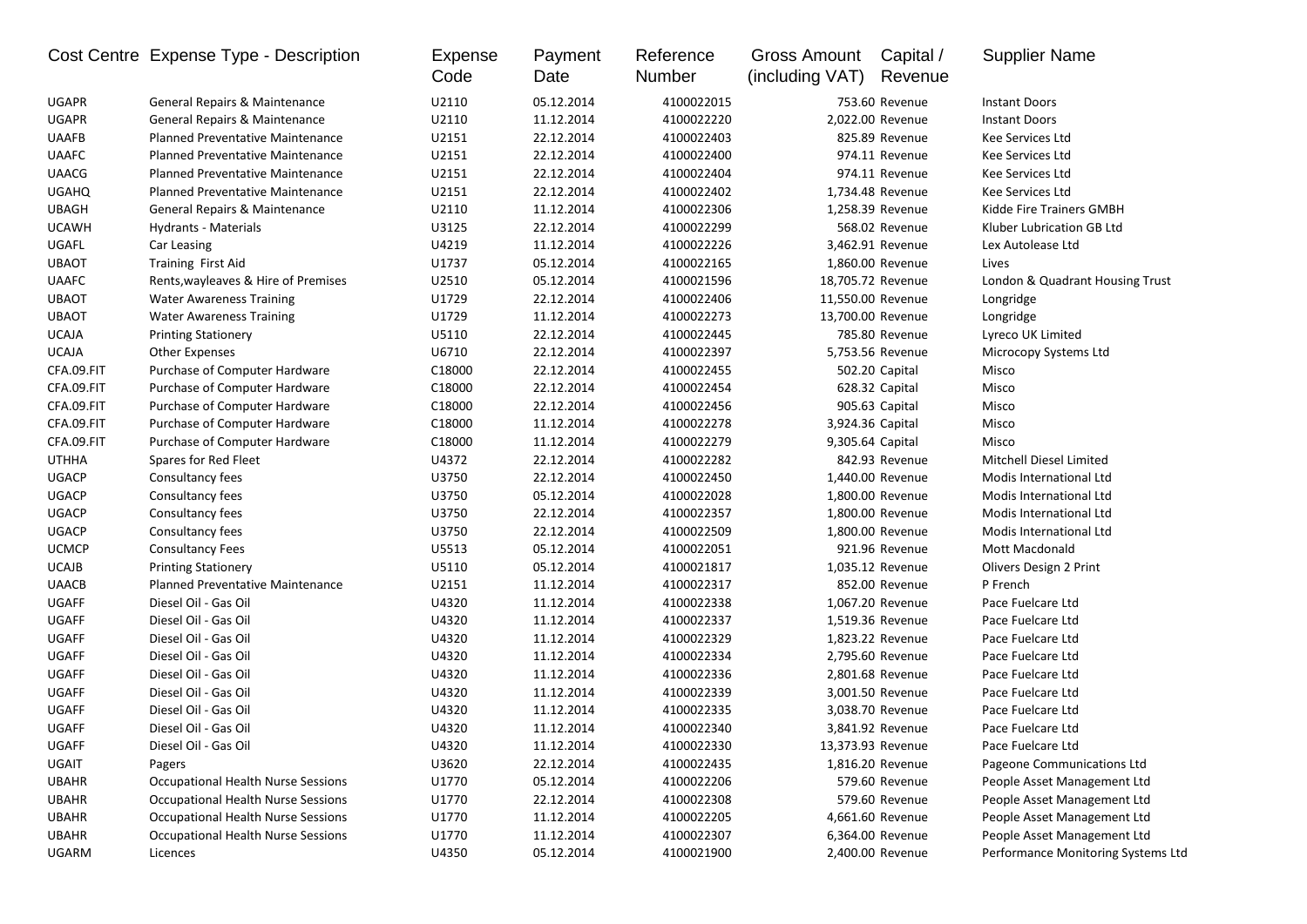|              | Cost Centre Expense Type - Description | Expense<br>Code | Payment<br>Date | Reference<br>Number | Gross Amount<br>(including VAT) | Capital /<br>Revenue | <b>Supplier Name</b>             |
|--------------|----------------------------------------|-----------------|-----------------|---------------------|---------------------------------|----------------------|----------------------------------|
| UGAMC        | Rents, wayleaves & Hire of Premises    | U2510           | 22.12.2014      | 4100021781          |                                 | 9,875.00 Revenue     | Phoenix Scanner Graphics Ltd     |
| CFA.12.OPE   | Purchase of Equipment                  | C15000          | 22.12.2014      | 4100022412          |                                 | 2,344.02 Capital     | Premier Hose Technology          |
| <b>UTHHA</b> | Spares for Lease Cars                  | U4371           | 05.12.2014      | 4100022110          |                                 | 1,440.00 Revenue     | Pressfab Evo Ltd                 |
| UTHHA        | Spares for Lease Cars                  | U4371           | 22.12.2014      | 4100022425          |                                 | 1,440.00 Revenue     | Pressfab Evo Ltd                 |
| CFA.07.BUC   | <b>Construction Other</b>              | C27000          | 22.12.2014      | 4100022399          |                                 | 664.20 Capital       | Richard Cross General Builder    |
| <b>UGAPR</b> | General Repairs & Maintenance          | U2110           | 22.12.2014      | 4100022398          |                                 | 1,068.00 Revenue     | Richard Cross General Builder    |
| CFA.07.BRO   | Construction - Building Work           | C21300          | 05.12.2014      | 4100022202          |                                 | 3,456.00 Capital     | Richard Cross General Builder    |
| <b>UGAHQ</b> | General Postage                        | U5130           | 11.12.2014      | 4100022173          |                                 | 1,096.62 Revenue     | Royal Mail Group Ltd             |
| <b>UBASD</b> | <b>Health and Safety Training</b>      | U1727           | 11.12.2014      | 4100022200          |                                 | 10,192.01 Revenue    | <b>Salvus Consulting</b>         |
| <b>UGACP</b> | Computer Software                      | U3810           | 11.12.2014      | 4100022103          |                                 | 1,025.46 Revenue     | Scania (Great Britain) Limited   |
| UGAMC        | Electricity                            | U2313           | 22.12.2014      | 4100022485          |                                 | 543.44 Revenue       | Scottish Hydro Elec (Was SSE)    |
| <b>UAAFE</b> | Electricity                            | U2313           | 22.12.2014      | 4100022479          |                                 | 601.05 Revenue       | Scottish Hydro Elec (Was SSE)    |
| <b>UAAFB</b> | Electricity                            | U2313           | 22.12.2014      | 4100022475          |                                 | 870.82 Revenue       | Scottish Hydro Elec (Was SSE)    |
| <b>UAACF</b> | Electricity                            | U2313           | 22.12.2014      | 4100022476          |                                 | 931.42 Revenue       | Scottish Hydro Elec (Was SSE)    |
| <b>UAACB</b> | Electricity                            | U2313           | 22.12.2014      | 4100022477          |                                 | 932.22 Revenue       | Scottish Hydro Elec (Was SSE)    |
| <b>UGAMS</b> | Electricity                            | U2313           | 22.12.2014      | 4100022484          |                                 | 1,025.05 Revenue     | Scottish Hydro Elec (Was SSE)    |
| <b>UAACG</b> | Electricity                            | U2313           | 22.12.2014      | 4100022481          |                                 | 1,040.11 Revenue     | Scottish Hydro Elec (Was SSE)    |
| <b>UAAFC</b> | Electricity                            | U2313           | 22.12.2014      | 4100022480          |                                 | 1,066.20 Revenue     | Scottish Hydro Elec (Was SSE)    |
| <b>UAAEB</b> | Electricity                            | U2313           | 22.12.2014      | 4100022483          |                                 | 1,355.96 Revenue     | Scottish Hydro Elec (Was SSE)    |
| <b>UGAUS</b> | Electricity                            | U2313           | 22.12.2014      | 4100022490          |                                 | 1,786.26 Revenue     | Scottish Hydro Elec (Was SSE)    |
| <b>UGAMC</b> | Electricity                            | U2313           | 22.12.2014      | 4100022486          |                                 | 1,920.88 Revenue     | Scottish Hydro Elec (Was SSE)    |
| <b>UCAJE</b> | <b>Operational Equipment</b>           | U3123           | 05.12.2014      | 4100021901          |                                 | 1,438.80 Revenue     | Speedings Limited                |
| <b>UCAJB</b> | <b>Community Safety Charges</b>        | U6210           | 05.12.2014      | 4100022179          |                                 | 19,272.00 Revenue    | Sprue Safety Products Ltd        |
| <b>UGACP</b> | <b>Computer Maintenance</b>            | U3815           | 11.12.2014      | 4100022254          |                                 | 3,264.00 Revenue     | Systemsup Ltd                    |
| <b>UGAPR</b> | General Repairs & Maintenance          | U2110           | 11.12.2014      | 4100022268          |                                 | 587.20 Revenue       | <b>Tencer Limited</b>            |
| <b>UGAPR</b> | General Repairs & Maintenance          | U2110           | 05.12.2014      | 4100022207          |                                 | 963.24 Revenue       | <b>Tencer Limited</b>            |
| <b>UCAWH</b> | Hydrants, Repair                       | U3121           | 05.12.2014      | 4100022187          |                                 | 826.80 Revenue       | Thames Water Utilites            |
| <b>UGAPR</b> | <b>Cleaning Materials</b>              | U2321           | 22.12.2014      | 4100022461          |                                 | 563.15 Revenue       | The Consortium                   |
| <b>UGAPR</b> | <b>Cleaning Materials</b>              | U2321           | 11.12.2014      | 4100022353          |                                 | 786.86 Revenue       | The Consortium                   |
| <b>UAADG</b> | Office & Other General Equipment       | U3140           | 05.12.2014      | 4100022025          |                                 | 995.96 Revenue       | The Consortium                   |
| <b>UBAHR</b> | Consultancy fees                       | U3750           | 22.12.2014      | 4100022504          |                                 | 1,020.00 Revenue     | The Hay Group Management Limited |
| <b>UBASD</b> | <b>Staff Training Fees</b>             | U1722           | 22.12.2014      | 4100022198          |                                 | 1,415.00 Revenue     | The Open University              |
| UBASD        | <b>Staff Training Fees</b>             | U1722           | 22.12.2014      | 4100022510          |                                 | 1,658.59 Revenue     | The Watt Associates              |
| <b>UTHHA</b> | Spares for Red Fleet                   | U4372           | 22.12.2014      | 4100022423          |                                 | 780.00 Revenue       | <b>Truckeast Ltd</b>             |
| <b>UCAJA</b> | <b>Technical Publication</b>           | U5111           | 11.12.2014      | 4100022253          |                                 | 7,900.80 Revenue     | <b>UBM Information Ltd</b>       |
| UGAIT        | Wide area network                      | U3612           | 22.12.2014      | 4100022277          |                                 | 2,577.74 Revenue     | Updata Infrastructure UK         |
| <b>UGACP</b> | Wide area network                      | U3612           | 22.12.2014      | 4100022314          |                                 | 21,202.13 Revenue    | Updata Infrastructure UK         |
| <b>UGACP</b> | <b>Employment Agency Payments</b>      | U3770           | 05.12.2014      | 4100021906          |                                 | 720.00 Revenue       | Venn Group                       |
| UGACP        | <b>Employment Agency Payments</b>      | U3770           | 11.12.2014      | 4100022204          |                                 | 720.00 Revenue       | Venn Group                       |
| <b>UGACP</b> | <b>Employment Agency Payments</b>      | U3770           | 22.12.2014      | 4100022356          |                                 | 720.00 Revenue       | Venn Group                       |
| <b>UGACP</b> | <b>Employment Agency Payments</b>      | U3770           | 22.12.2014      | 4100022369          |                                 | 720.00 Revenue       | Venn Group                       |
| <b>UGACP</b> | <b>Employment Agency Payments</b>      | U3770           | 22.12.2014      | 4100022394          |                                 | 720.00 Revenue       | Venn Group                       |
| <b>UGACP</b> | Cellphones                             | U3621           | 11.12.2014      | 4100022309          |                                 | 1,193.17 Revenue     | Vodafone Limited (Corporate)     |